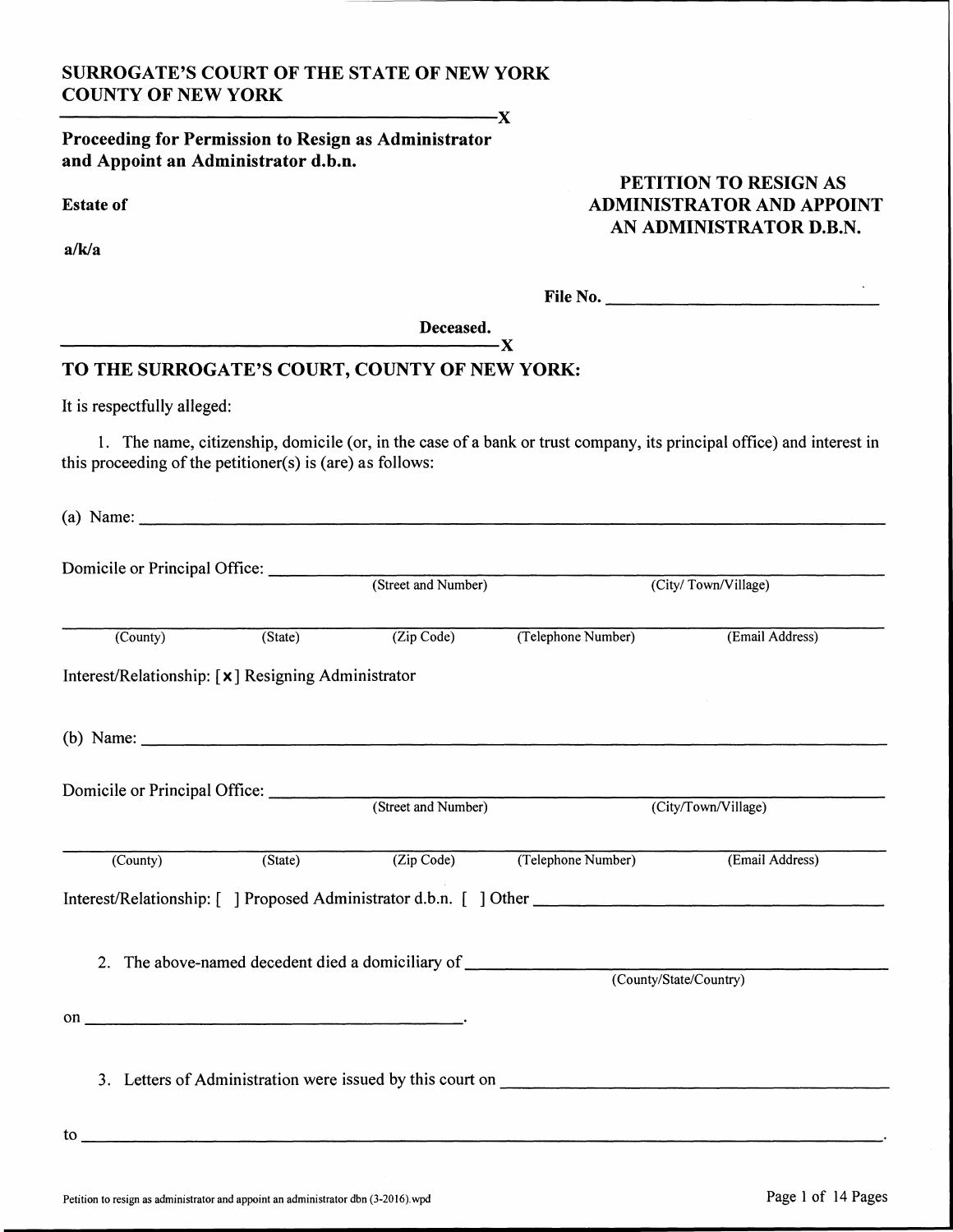4. (a) The status of the administration of the estate, and tasks which remain to be completed are:

4. (b) The reason your petitioning Administrator seeks to resign is:

5. Letters of Administration d.b.n. should be granted to the following person(s), who is (are) eligible for and entitled to such letters [see SCPA 707; 1001; 1007], to complete the administration of the estate:

 $\lambda$ 

Name:  $\frac{1}{\sqrt{1-\frac{1}{2}}\cdot\frac{1}{2}}$ Domicile or Principal Office: (Street and Number) (City / Town Village)  $(Zip Code)$ (Telephone Number) (Email Address)  $(State)$ (County) Citizen of: Is proposed Administrator d.b.n. an attorney? [ ] Yes [ ] No [If yes, submit statement pursuant to 22 NYCRR 207.16(e); see also 207.52 (Accounting of Attorney-Fiduciary).] [Attach rider if space is needed to fit more than one proposed Administrator d.b.n.]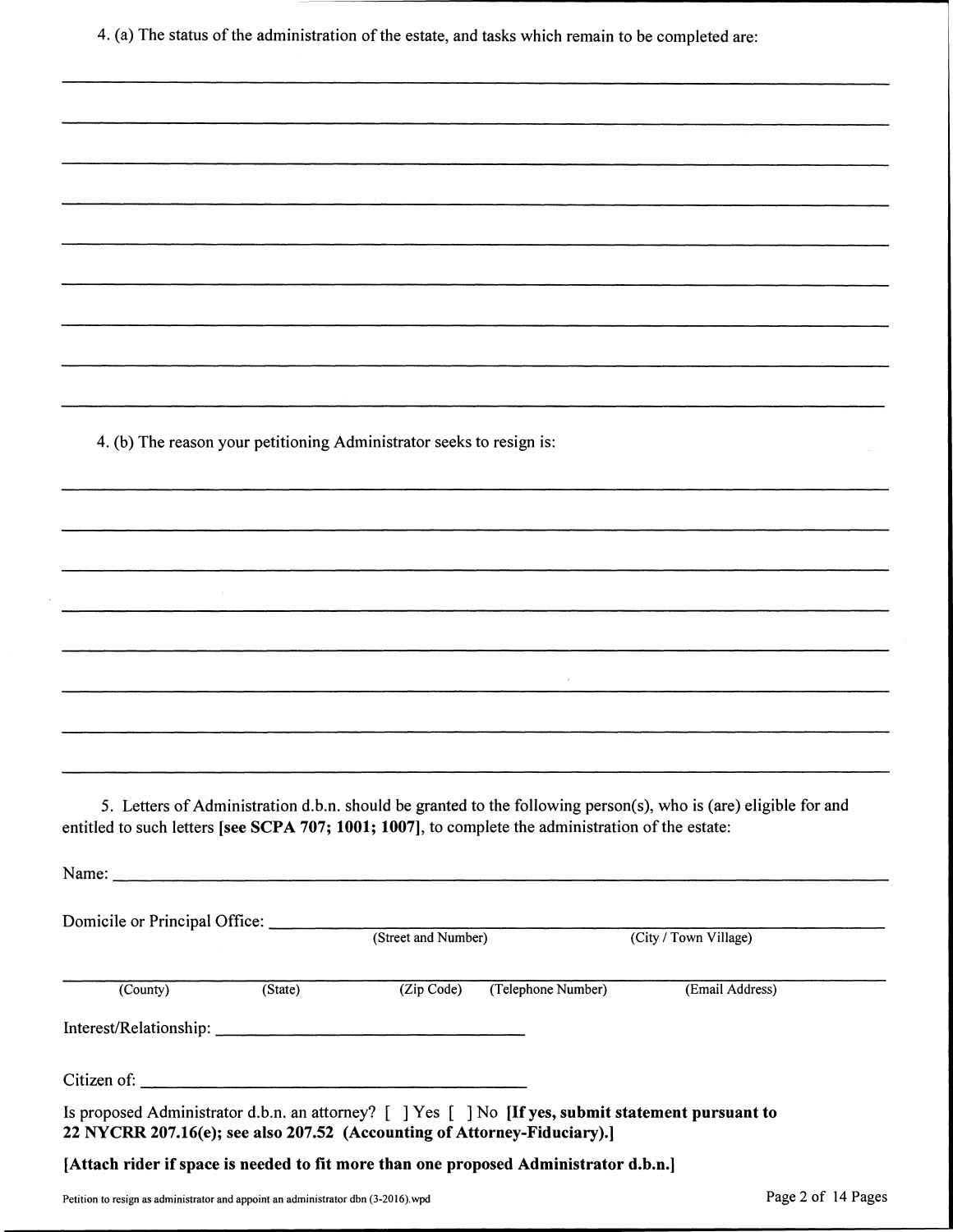[Note: For Items 6(a) through 6(c): Do not include any assets that are jointly held, held in trust for another, or have a named beneficiary.

| 6. (a) The total estimated gross value of the decedent's personal property passing by intestacy and in need of                                                                                                                       |  |
|--------------------------------------------------------------------------------------------------------------------------------------------------------------------------------------------------------------------------------------|--|
|                                                                                                                                                                                                                                      |  |
| A brief general description of each item of personal property is as follows:                                                                                                                                                         |  |
| <u>5 September - Andrea September - Andrea September - September - September - September - September - September - September - September - September - September - September - September - September - September - September - S</u> |  |
|                                                                                                                                                                                                                                      |  |
|                                                                                                                                                                                                                                      |  |
|                                                                                                                                                                                                                                      |  |
|                                                                                                                                                                                                                                      |  |
|                                                                                                                                                                                                                                      |  |
| (b) The total estimated gross value of the decedent's real property in this state, passing by intestacy and in need                                                                                                                  |  |
| of administration, which is [ ] improved, [ ] unimproved, is less than\$                                                                                                                                                             |  |
| A brief description of each parcel is as follows:                                                                                                                                                                                    |  |
|                                                                                                                                                                                                                                      |  |
|                                                                                                                                                                                                                                      |  |
| <u>s se a seu constructo de la constructo de la constructo de la constructo de la constructo de la constructo de la constructo de la constructo de la constructo de la constructo de la constructo de la constructo de la constr</u> |  |

(c) The estimated gross rents receivable on decedent's real property for a period of 18 months is the sum of

 $\mathbb{S}$ 

(d) In addition to the value of the personal property stated in paragraph (6) the following right of action existed on behalf of the decedent and survived his/her death, or is granted to the administrator of the decedent by special provision of law, and it is impractical to give a bond sufficient to cover the probable amount to be recovered therein: [Write "NONE" or state briefly the cause of action and the person against whom it exists, including names and carrier]

(e) If decedent is survived by a spouse and a parent, or parents but no issue, and there is a claim for wrongful death, check here  $\lceil$  and furnish names(s) and address(es) of parent(s) in Paragraph 7. [See EPTL 5-4.4]

7. The decedent left surviving the following distributees, or other necessary parties, whose names, degrees of relationship, domiciles, post office addresses and citizenship are as follows:

[Note: Show clearly how each person is related to decedent. If relationship is through an ancestor who is predeceased, give name, date of death, and relationship of the ancestor to the decedent. Use rider sheet if space in paragraph (7) is not sufficient. See Uniform Rules 207.16(b).

If any person listed in paragraph (7) is a non-marital person, or descended from a non-marital person, attach a copy of the order of filiation or Schedule A. If any person listed in paragraph (7) was adopted by any persons related by blood or marriage to decedent or descended from such persons, attach Schedule B.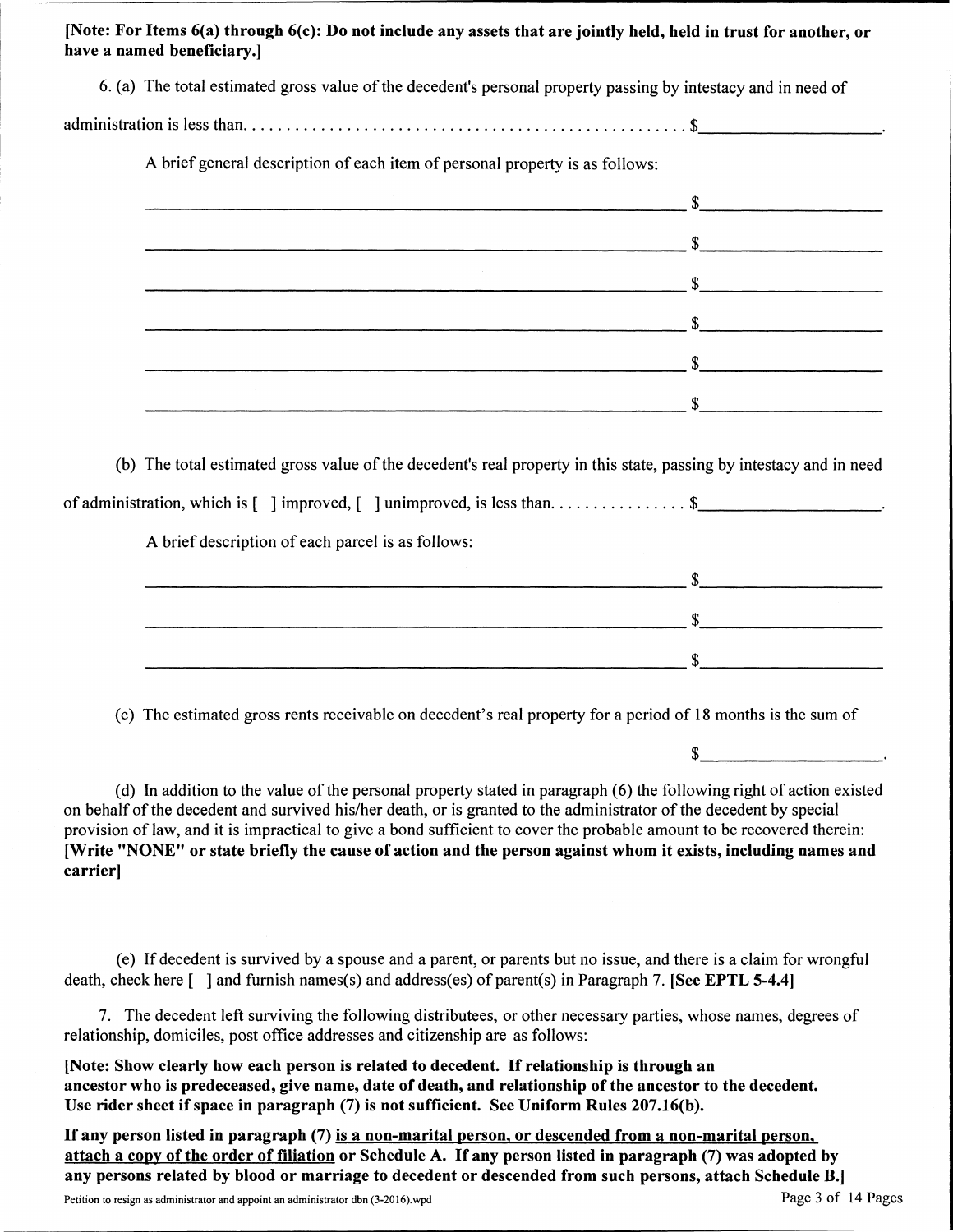| Name | Relationship | Domicile and Mailing Address                                                                                                                                                                                                   | Citizen of    |
|------|--------------|--------------------------------------------------------------------------------------------------------------------------------------------------------------------------------------------------------------------------------|---------------|
|      |              |                                                                                                                                                                                                                                |               |
|      |              |                                                                                                                                                                                                                                |               |
|      |              |                                                                                                                                                                                                                                |               |
|      |              |                                                                                                                                                                                                                                |               |
|      |              |                                                                                                                                                                                                                                |               |
|      | - -          | ntill and the second state of the second control of the control of the control of the control of the control of the control of the control of the control of the control of the control of the control of the control of the c |               |
|      |              |                                                                                                                                                                                                                                |               |
|      |              |                                                                                                                                                                                                                                |               |
|      |              |                                                                                                                                                                                                                                |               |
|      |              | <u> 1988 - 1989 - 1989 - 1989 - 1989 - 1989 - 1989 - 1989 - 1989 - 1989 - 1989 - 1989 - 1989 - 1980 - 1980 - 1980 - 19</u>                                                                                                     |               |
|      |              |                                                                                                                                                                                                                                |               |
|      | - -          | <u> 1989 - Andrea Stadt Branden, amerikansk politiker (d. 1989)</u>                                                                                                                                                            |               |
|      |              |                                                                                                                                                                                                                                |               |
|      |              |                                                                                                                                                                                                                                |               |
|      |              |                                                                                                                                                                                                                                |               |
|      |              |                                                                                                                                                                                                                                |               |
|      |              | 7. (b) The following are infants and/or persons under disability: [Attach applicable Schedule A, B, C and/or D]                                                                                                                |               |
| Name | Relationship | Domicile and Mailing Address                                                                                                                                                                                                   | Citizen of    |
|      |              |                                                                                                                                                                                                                                |               |
|      |              | <u> 1989 - Jan Barnett, fransk politiker (d. 1989)</u>                                                                                                                                                                         |               |
|      |              |                                                                                                                                                                                                                                |               |
|      |              |                                                                                                                                                                                                                                |               |
|      |              |                                                                                                                                                                                                                                |               |
|      |              |                                                                                                                                                                                                                                |               |
|      |              |                                                                                                                                                                                                                                |               |
|      |              |                                                                                                                                                                                                                                |               |
|      |              |                                                                                                                                                                                                                                |               |
|      |              |                                                                                                                                                                                                                                |               |
|      |              | 7. (c) The following distributees have died after decedent's death (post-deceased): [Attach Schedule D(a)]                                                                                                                     |               |
|      | Relationship | Last Domicile (permanent address)                                                                                                                                                                                              | Date of Death |
| Name |              |                                                                                                                                                                                                                                |               |
|      |              |                                                                                                                                                                                                                                |               |
|      |              |                                                                                                                                                                                                                                |               |
|      |              |                                                                                                                                                                                                                                |               |
|      |              |                                                                                                                                                                                                                                |               |
|      |              |                                                                                                                                                                                                                                |               |
|      |              |                                                                                                                                                                                                                                |               |

8. There are no other persons interested in this proceeding other than those hereinbefore mentioned.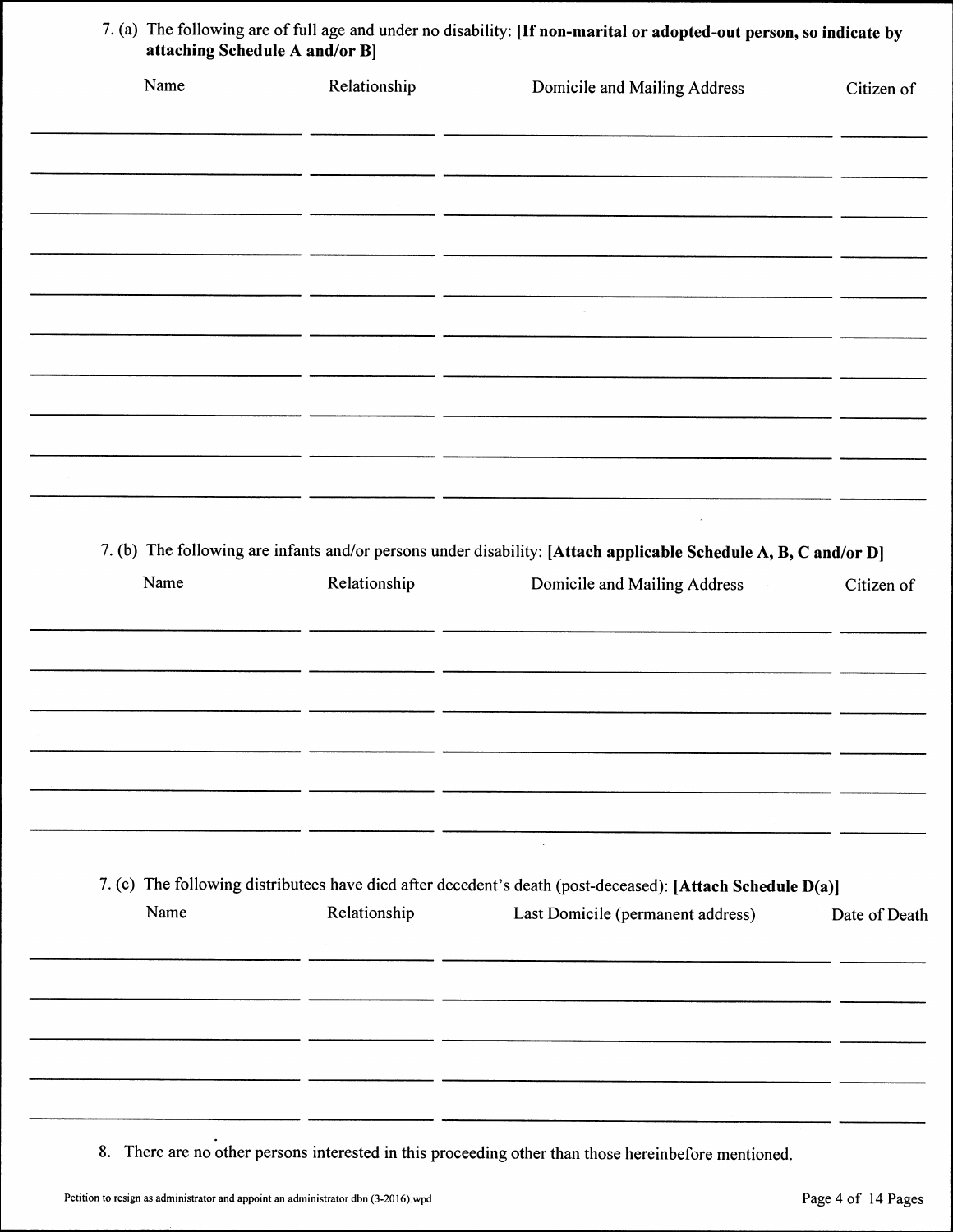9. There are no outstanding debts or funeral expenses, except: [Write "NONE" or itemize]

WHEREFORE, your petitioner(s) respectfully prays that process issue to all necessary parties to show cause why the court should not: [Check and complete all relief requested]

- $\lceil$  a. Permit to resign and proceed to the settlement of his/her account as Administrator in accordance with the direction of the court, and revoke his/her letters of administration;
- [ ] b. Grant Letters of Administration d.b.n. to or to such other person or persons having a prior right as may be entitled thereto, and [ ] that a bond be dispensed with and I hereby specifically release any claim I might have under a bond that may be filed, or  $\lceil$  1 that a bond in the amount of \$ be filed:
- [ ] c. Issue an order dispensing with service of process upon those persons named in Paragraph (7) who have a right to letters prior or equal to that of the person nominated, and whose names or whereabouts are unknown and cannot be ascertained [see SCPA 1003(4)];
- [ ] d. That the authority of the representative under the foregoing Letters be limited with respect to the prosecution of a cause of action on behalf of the estate, as follows: the administrator(s) may not enforce a judgment or receive any funds without further order of the Surrogate;
- [ ] e. That the authority of the representative under the foregoing Letters be limited as follows:
- [ ] f. [State any further relief requested]

(Signature of Petitioner)

(Print Name)

 $2.$ 

(Signature of Petitioner)

(Print Name) Petition to resign as administrator and appoint an administrator dbn (3-2016) wpd  $3.$ 

(Name of Corporate Petitioner)

(Signature of Officer)

(Print Name and Title of Officer)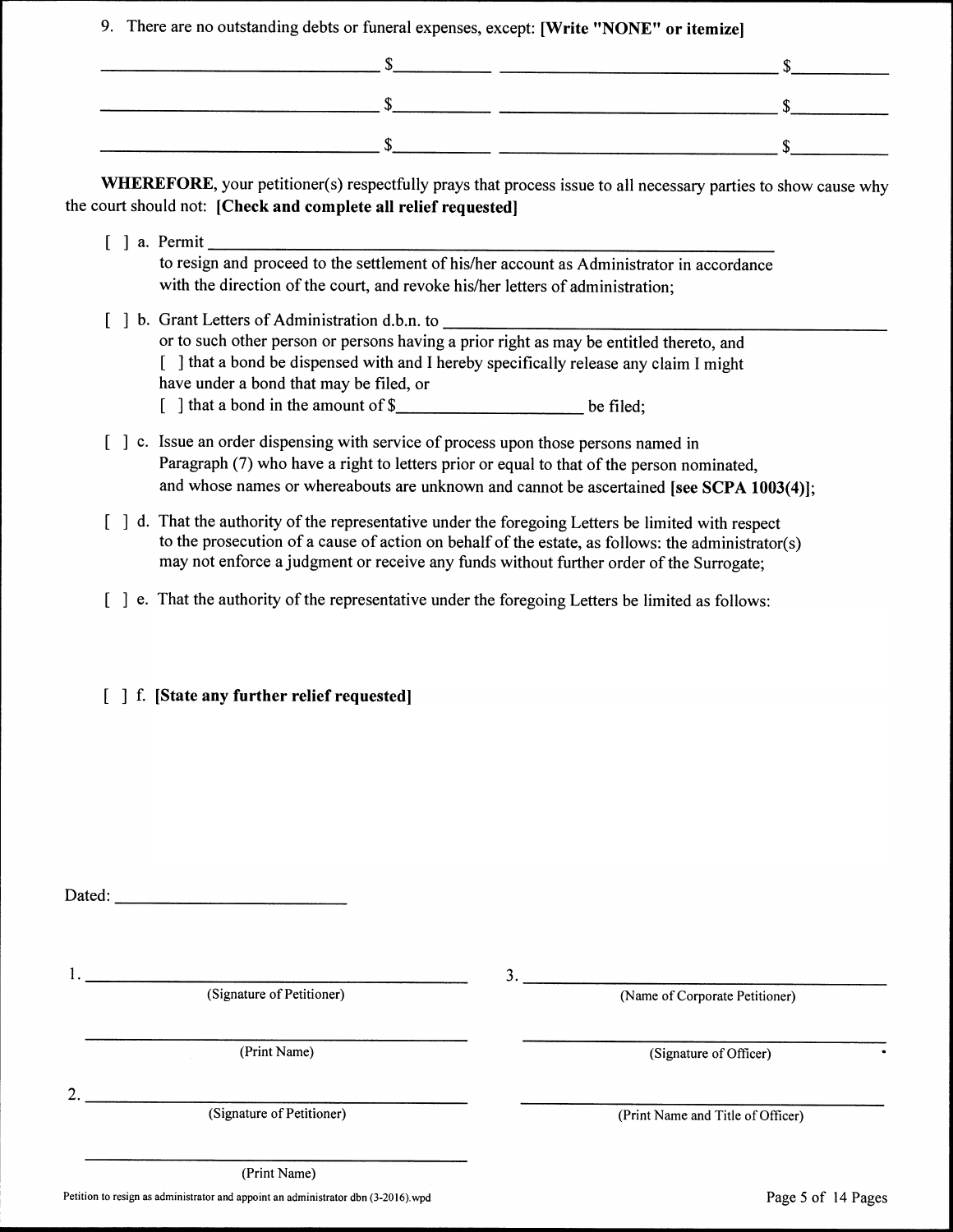#### **VERIFICATION**

[For use by resigning petitioner and any co-petitioner who does not seek to be appointed administrator d.b.n.]

| <b>STATE OF</b>  |         |
|------------------|---------|
| <b>COUNTY OF</b> | $)$ ss: |

I, the undersigned, the petitioner named in the foregoing petition, being duly sworn, say:

I have read the foregoing petition subscribed by me and know the contents thereof, and the same is true of my own knowledge, except as to the matters therein stated to be alleged upon information and belief, and as to those matters I believe it to be true.

(Signature of Petitioner)

(Print Name)

Sworn to before me this

Notary Public **Commission Expires:** (Affix Notary Stamp or Seal)

| Signature of Attorney: (As required by Part 130 of the Rules of the Chief Administrator) |
|------------------------------------------------------------------------------------------|
|                                                                                          |
|                                                                                          |
|                                                                                          |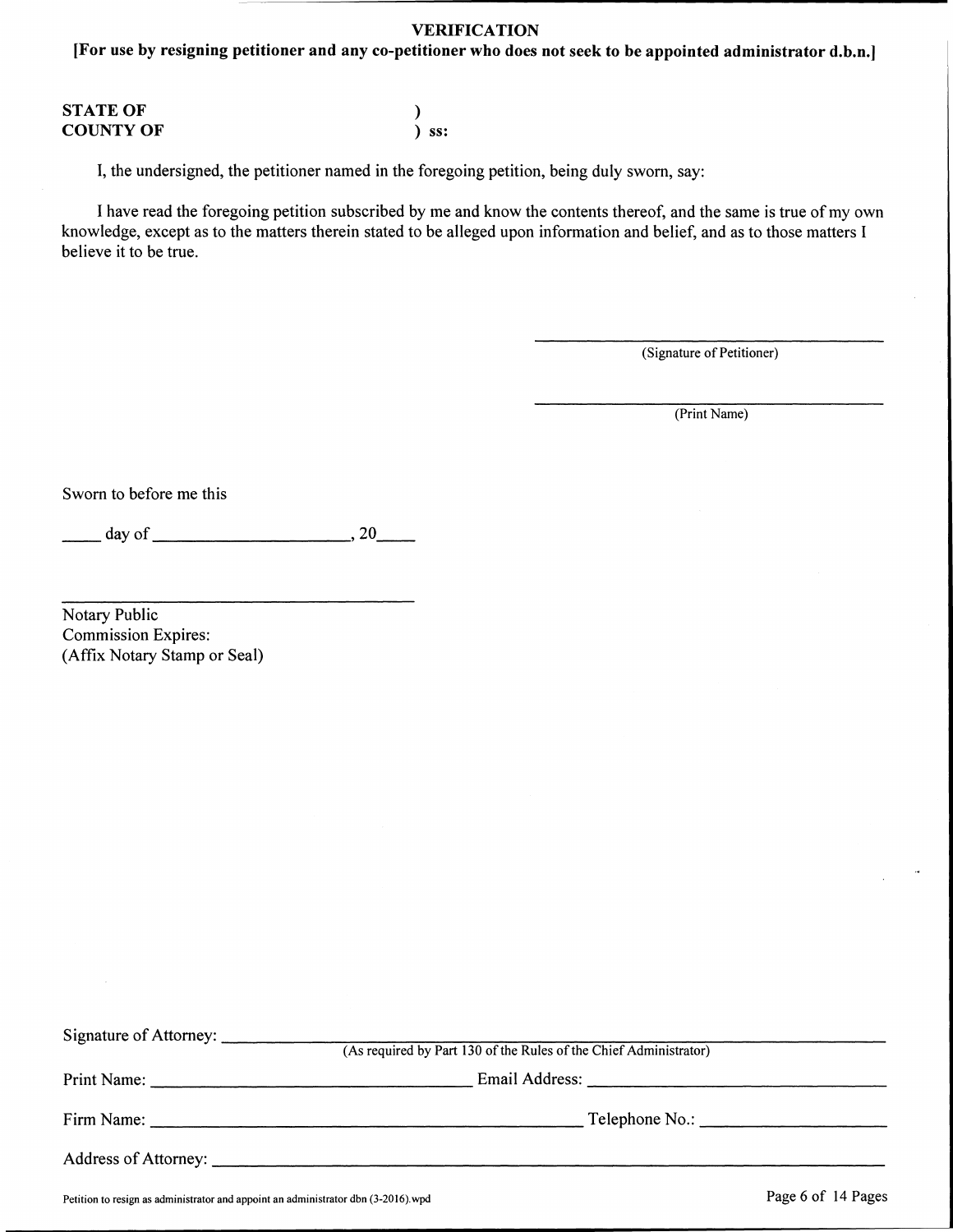#### **COMBINED VERIFICATION, OATH AND DESIGNATION** [For use by a petitioner who seeks to be appointed Administrator d.b.n.]

| <b>STATE OF</b>  |            |
|------------------|------------|
| <b>COUNTY OF</b> | $\sum$ SS: |

I, the undersigned, the petitioner named in the foregoing petition, being duly sworn, say:

1. VERIFICATION: I have read the foregoing petition subscribed by me and know the contents thereof, and the same is true of my own knowledge, except as to the matters therein stated to be alleged upon information and belief, and as to those matters I believe it to be true.

2. OATH OF ADMINISTRATOR d.b.n. as indicated above: I am over eighteen (18) years of age and a citizen  $\sigma$ f ; and I will well, faithfully and honestly discharge the duties of Administrator d.b.n. of the goods, chattels and credits of said decedent according to law. I am not ineligible to receive letters and will duly account for all moneys and other property that will come into my hands.

3. DESIGNATION OF CLERK FOR SERVICE OF PROCESS: I do hereby designate the Clerk of the Surrogate's Court of New York County, and her successor in office, as a person on whom service of any process, issuing from such Surrogate's Court may be made in like manner and with like effect as if it were served personally upon me, whenever I cannot be found and served within the State of New York after due diligence used.

|                              | (Street/Number) | (City / Village / Town)                                                                                                                                                                                                        | (State)                   | (Zip) |
|------------------------------|-----------------|--------------------------------------------------------------------------------------------------------------------------------------------------------------------------------------------------------------------------------|---------------------------|-------|
|                              |                 |                                                                                                                                                                                                                                |                           |       |
|                              |                 |                                                                                                                                                                                                                                |                           |       |
|                              |                 |                                                                                                                                                                                                                                | (Signature of Petitioner) |       |
|                              |                 |                                                                                                                                                                                                                                |                           |       |
|                              |                 |                                                                                                                                                                                                                                |                           |       |
|                              |                 | On the day of determining the set of the set of the day of the set of the set of the set of the set of the set of the set of the set of the set of the set of the set of the set of the set of the set of the set of the set o |                           |       |
|                              |                 | to me known to be the person described in and who                                                                                                                                                                              |                           |       |
|                              |                 | executed the foregoing instrument. Such person duly swore to such instrument before me and duly acknowledged that                                                                                                              |                           |       |
| he/she executed the same.    |                 |                                                                                                                                                                                                                                |                           |       |
|                              |                 |                                                                                                                                                                                                                                |                           |       |
|                              |                 |                                                                                                                                                                                                                                |                           |       |
| Notary Public                |                 |                                                                                                                                                                                                                                |                           |       |
| <b>Commission Expires:</b>   |                 |                                                                                                                                                                                                                                |                           |       |
| (Affix Notary Stamp or Seal) |                 |                                                                                                                                                                                                                                |                           |       |
|                              |                 |                                                                                                                                                                                                                                |                           |       |
|                              |                 |                                                                                                                                                                                                                                |                           |       |
|                              |                 |                                                                                                                                                                                                                                |                           |       |
|                              |                 | (As required by Part 130 of the Rules of the Chief Administrator)                                                                                                                                                              |                           |       |
|                              |                 |                                                                                                                                                                                                                                |                           |       |
|                              |                 |                                                                                                                                                                                                                                |                           |       |
|                              |                 |                                                                                                                                                                                                                                |                           |       |
|                              |                 |                                                                                                                                                                                                                                |                           |       |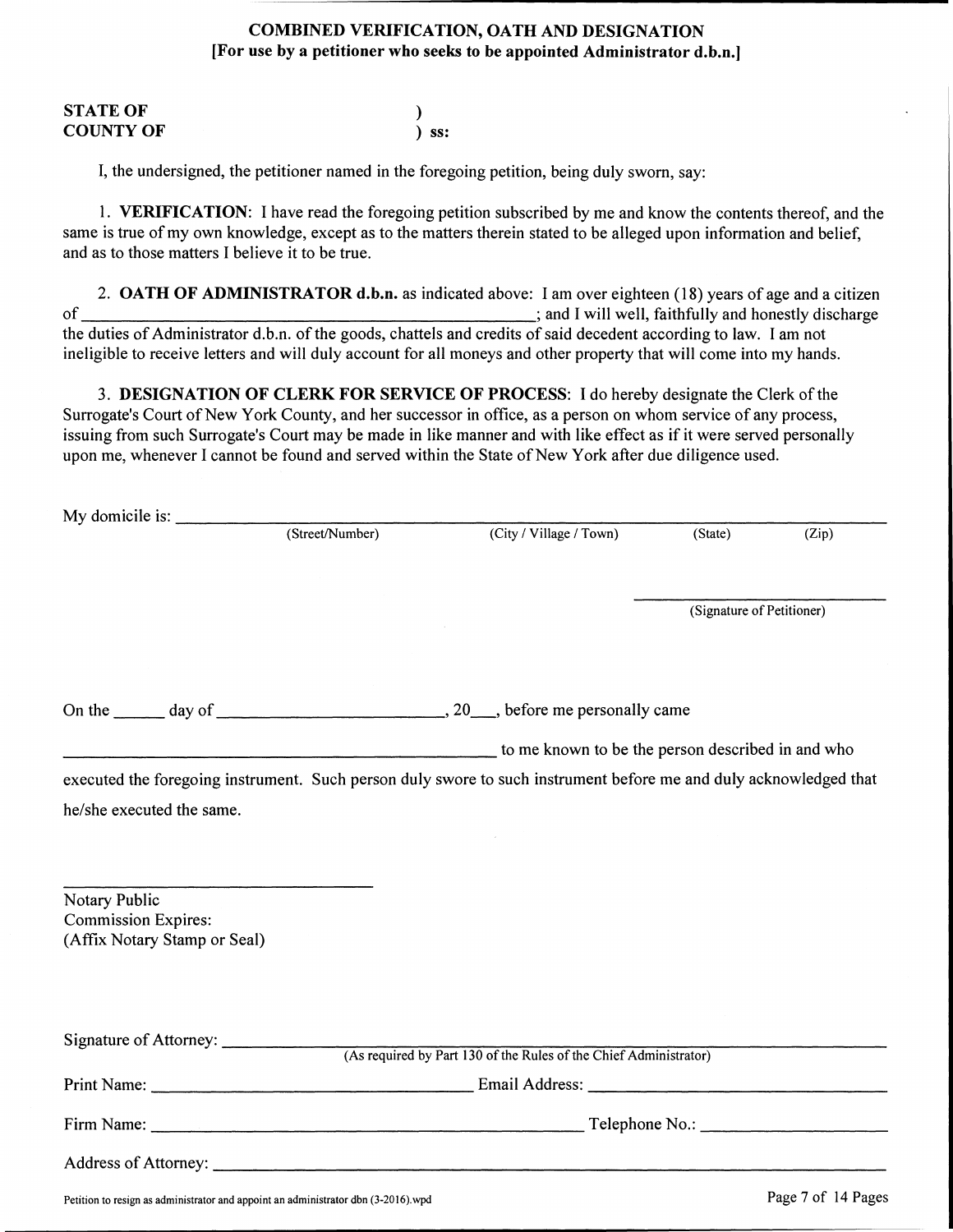#### **CORPORATE VERIFICATION** [For use by a Bank or Trust Company which is petitioning to resign]

| <b>STATE OF</b><br><b>COUNTY OF</b> | SS:                             |    |
|-------------------------------------|---------------------------------|----|
| The undersigned, a                  |                                 | of |
|                                     | (Title)                         |    |
|                                     | (Name of Bank or Trust Company) |    |

being duly sworn, say:

I have read the foregoing petition subscribed by me and know the contents thereof, and the same is true of my own knowledge, except as to the matters therein stated to be alleged upon information and belief, and as to those matters I believe it to be true.

(Name of Corporate Petitioner)

(Signature of Officer)

(Print Name and Title of Officer)

Sworn to before me this

 $day \text{ of }$  20

Notary Public **Commission Expires:** (Affix Notary Stamp or Seal)

| Signature of Attorney: (As required by Part 130 of the Rules of the Chief Administrator) |
|------------------------------------------------------------------------------------------|
|                                                                                          |
|                                                                                          |
|                                                                                          |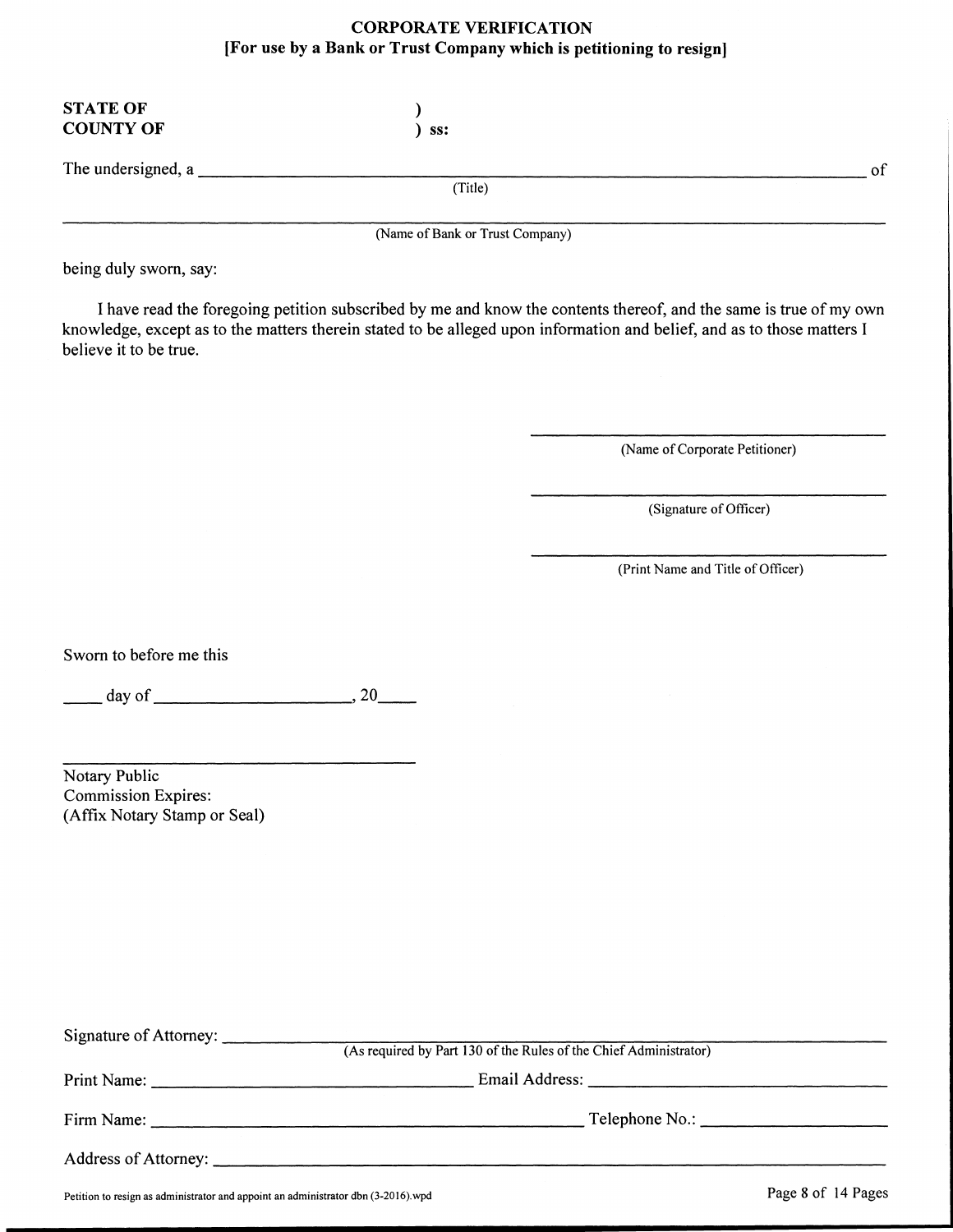#### COMBINED CORPORATE VERIFICATION, CONSENT AND DESIGNATION [For use by a Bank or Trust Company which is petitioning to be appointed administrator d.b.n.]

| <b>STATE OF</b><br><b>COUNTY OF</b> | ss:                             |    |
|-------------------------------------|---------------------------------|----|
| The undersigned, a                  |                                 | of |
|                                     | (Title)                         |    |
|                                     | (Name of Bank or Trust Company) |    |

a corporation duly qualified to act in a fiduciary capacity without further security, being duly sworn, says:

1. VERIFICATION: I have read the foregoing petition subscribed by me and know the contents thereof, and the same is true of my own knowledge, except as to the matters therein stated to be alleged upon information and belief, and as to those matters I believe it to be true.

2. CONSENT: I consent to accept the appointment as Administrator d.b.n. of the decedent described in the foregoing petition and consent to act as such fiduciary.

3. DESIGNATION OF CLERK FOR SERVICE OF PROCESS: I do hereby designate the Clerk of the Surrogate's Court of New York County, and her successor in office, as a person on whom service of any process issuing from such Surrogate's Court may be made, in like manner and with like effect as if it were served personally upon me, whenever I cannot be found within the State of New York after due diligence used.

(Name of Corporate Petitioner)

(Signature of Officer)

(Print Name and Title of Officer)

| $\Im$ n the<br>day of | , before me personally came                                 |
|-----------------------|-------------------------------------------------------------|
|                       | to me known, who duly sworn to the foregoing instrument and |

and that he/she is a of

the corporation/national banking association described in and which executed such instrument, and the he/she signed his/her name thereto by order of the Board of Directors of the corporation.

| Notary Public                |                                                                   |  |
|------------------------------|-------------------------------------------------------------------|--|
| <b>Commission Expires:</b>   |                                                                   |  |
| (Affix Notary Stamp or Seal) |                                                                   |  |
|                              |                                                                   |  |
|                              |                                                                   |  |
|                              | (As required by Part 130 of the Rules of the Chief Administrator) |  |
|                              |                                                                   |  |
|                              |                                                                   |  |
|                              |                                                                   |  |
|                              |                                                                   |  |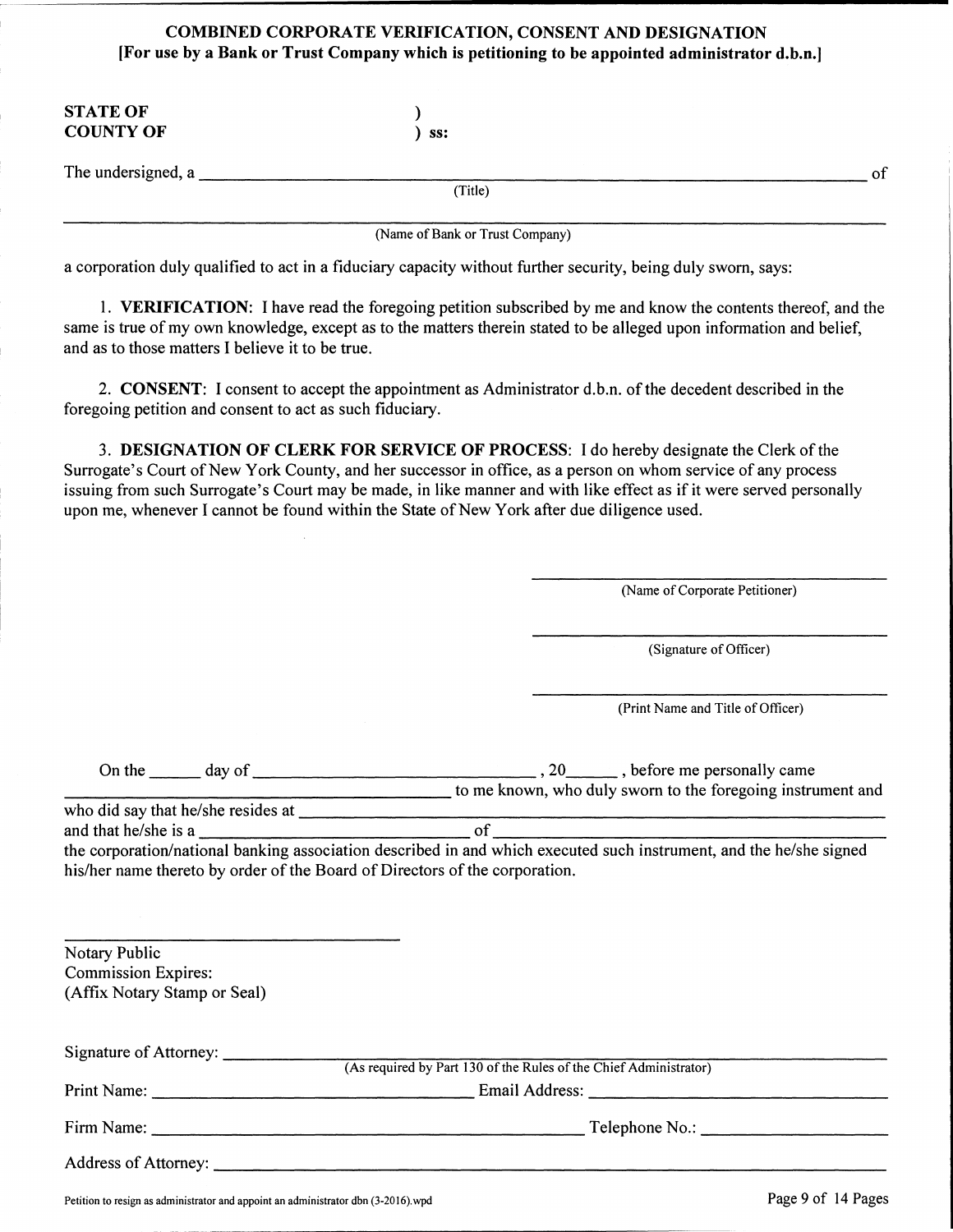| <b>SURROGATE'S COURT OF THE STATE OF NEW YORK</b><br><b>COUNTY OF NEW YORK</b>                                                                                                                                                                                                                                                                                                                                                                                                                        |                                                                                  |
|-------------------------------------------------------------------------------------------------------------------------------------------------------------------------------------------------------------------------------------------------------------------------------------------------------------------------------------------------------------------------------------------------------------------------------------------------------------------------------------------------------|----------------------------------------------------------------------------------|
| -X<br><b>PROCEEDING FOR</b><br>Estate of                                                                                                                                                                                                                                                                                                                                                                                                                                                              | <b>SCHEDULE A</b><br><b>NON-MARITAL PERSONS</b><br>(PERSONS BORN OUT OF WEDLOCK) |
| a/k/a<br>Deceased.<br>$\overline{\phantom{1}}$ $\overline{\phantom{1}}$ $\overline{\phantom{1}}$ $\overline{\phantom{1}}$ $\overline{\phantom{1}}$ $\overline{\phantom{1}}$ $\overline{\phantom{1}}$ $\overline{\phantom{1}}$ $\overline{\phantom{1}}$ $\overline{\phantom{1}}$ $\overline{\phantom{1}}$ $\overline{\phantom{1}}$ $\overline{\phantom{1}}$ $\overline{\phantom{1}}$ $\overline{\phantom{1}}$ $\overline{\phantom{1}}$ $\overline{\phantom{1}}$ $\overline{\phantom{1}}$ $\overline{\$ |                                                                                  |
| [NOTE: Non-marital children (or their issue) who would be distributees if they (or their ancestors) were born in<br>wedlock will not be regarded as distributees unless satisfactory proof is submitted establishing paternity]. See EPTL 4-<br>1.2 which sets forth methods of establishing paternity.                                                                                                                                                                                               |                                                                                  |
|                                                                                                                                                                                                                                                                                                                                                                                                                                                                                                       |                                                                                  |
|                                                                                                                                                                                                                                                                                                                                                                                                                                                                                                       |                                                                                  |
|                                                                                                                                                                                                                                                                                                                                                                                                                                                                                                       |                                                                                  |
|                                                                                                                                                                                                                                                                                                                                                                                                                                                                                                       |                                                                                  |
| Does the birth certificate contain the father's name? Yes $\begin{bmatrix} 1 \\ N_0 \end{bmatrix}$ If yes, attach copy of birth certificate.                                                                                                                                                                                                                                                                                                                                                          |                                                                                  |
| Has an order of filiation establishing paternity been entered? Yes [] No [] If yes, attach copy of order.                                                                                                                                                                                                                                                                                                                                                                                             |                                                                                  |
| Did the Non-marital person live with his or her father? Yes [] No [] If yes, give dates and places of residence:                                                                                                                                                                                                                                                                                                                                                                                      |                                                                                  |
|                                                                                                                                                                                                                                                                                                                                                                                                                                                                                                       |                                                                                  |
|                                                                                                                                                                                                                                                                                                                                                                                                                                                                                                       |                                                                                  |
|                                                                                                                                                                                                                                                                                                                                                                                                                                                                                                       |                                                                                  |
|                                                                                                                                                                                                                                                                                                                                                                                                                                                                                                       |                                                                                  |

 $\sim$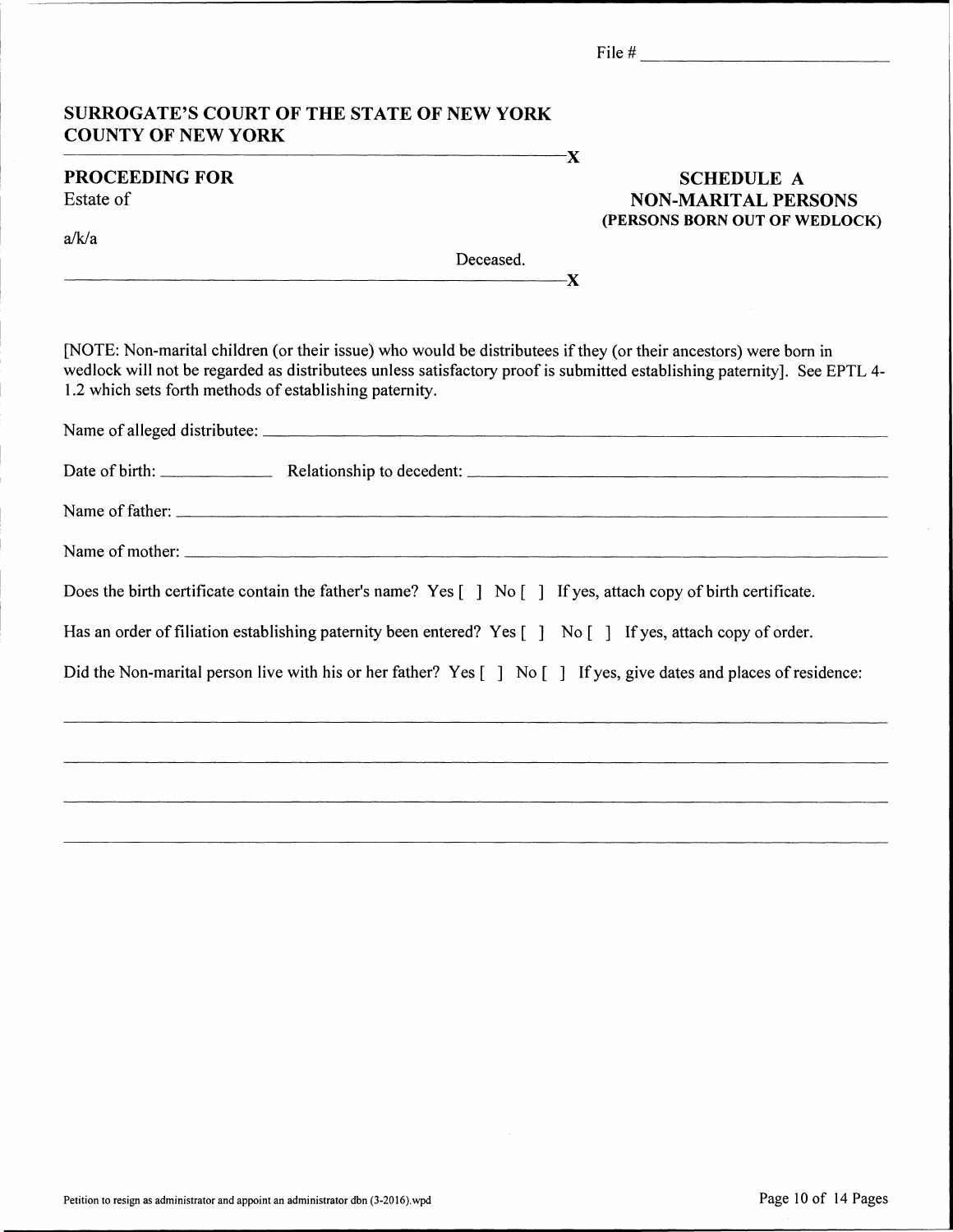| <b>SURROGATE'S COURT OF THE STATE OF NEW YORK</b>                                                                                                                                                                                             |                                                                                             |
|-----------------------------------------------------------------------------------------------------------------------------------------------------------------------------------------------------------------------------------------------|---------------------------------------------------------------------------------------------|
| <b>COUNTY OF NEW YORK</b>                                                                                                                                                                                                                     | $-\mathbf{X}$                                                                               |
| <b>PROCEEDING FOR</b><br>Estate of                                                                                                                                                                                                            | <b>SCHEDULE B</b><br><b>ISSUE OF THE DECEDENT</b><br>WHO WERE THE SUBJECT<br>OF AN ADOPTION |
| a/k/a                                                                                                                                                                                                                                         | Deceased.                                                                                   |
|                                                                                                                                                                                                                                               | -Х                                                                                          |
| Name of child:                                                                                                                                                                                                                                |                                                                                             |
|                                                                                                                                                                                                                                               |                                                                                             |
|                                                                                                                                                                                                                                               |                                                                                             |
|                                                                                                                                                                                                                                               |                                                                                             |
|                                                                                                                                                                                                                                               |                                                                                             |
|                                                                                                                                                                                                                                               |                                                                                             |
| Was this a step-parent adoption? (i.e. was the child adopted by the spouse of the decedent's former spouse?) Yes [ ] No [ ]<br>If not a step-parent adoption, indicate below the biological relationship of the adoptive parent to the child: |                                                                                             |
| $\lceil \cdot \rceil$ grandparent(s)                                                                                                                                                                                                          |                                                                                             |
| [ ] brother or sister                                                                                                                                                                                                                         |                                                                                             |
| aunt or uncle                                                                                                                                                                                                                                 |                                                                                             |
| ] first cousin                                                                                                                                                                                                                                |                                                                                             |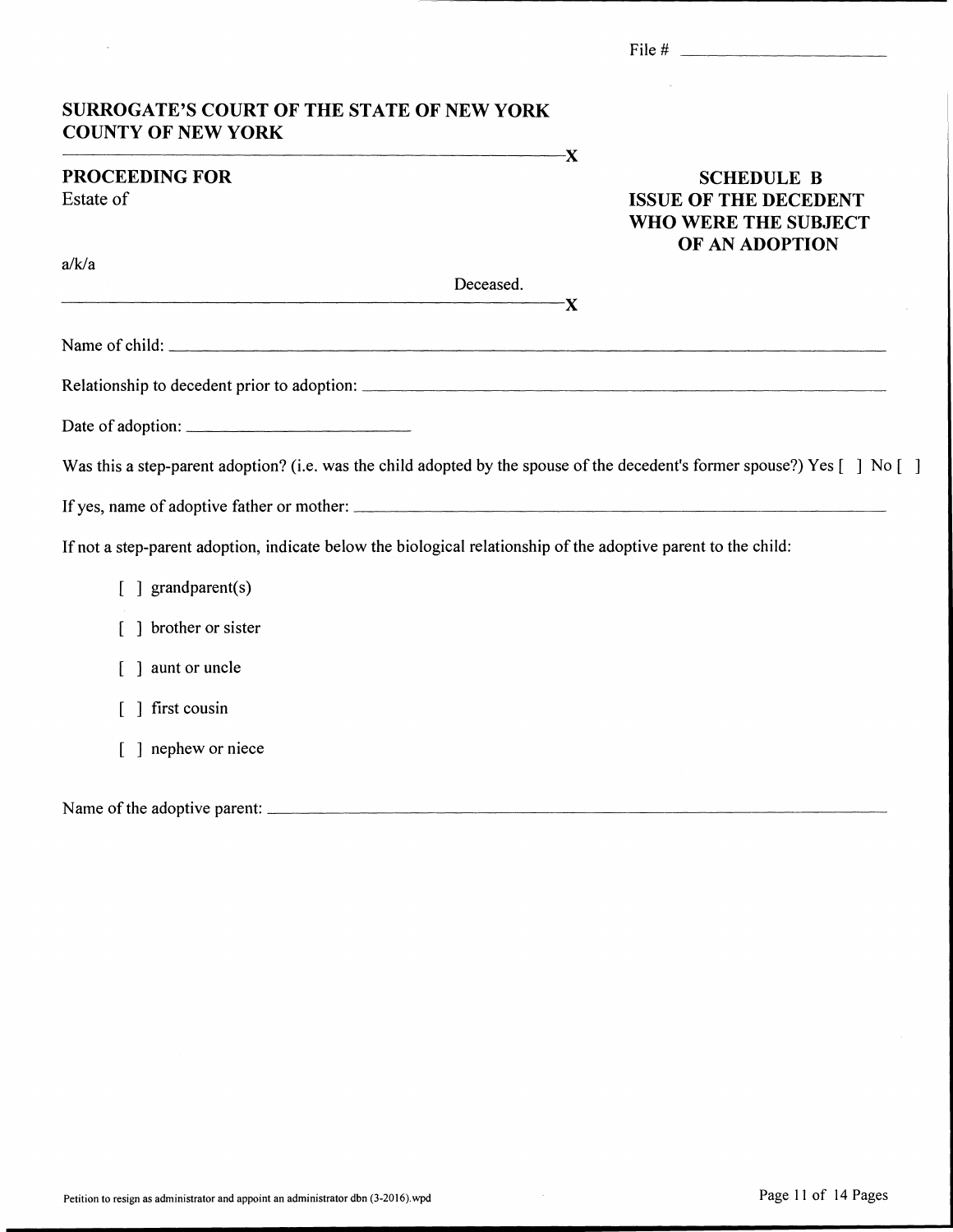| <b>SURROGATE'S COURT OF THE STATE OF NEW YORK</b><br><b>COUNTY OF NEW YORK</b><br>$\overline{\mathbf{x}}$ |                                                                                                                                                                                                                                |
|-----------------------------------------------------------------------------------------------------------|--------------------------------------------------------------------------------------------------------------------------------------------------------------------------------------------------------------------------------|
| <b>PROCEEDING FOR</b><br>Estate of                                                                        | <b>SCHEDULE C</b><br><b>INFANTS</b>                                                                                                                                                                                            |
| a/k/a<br><u> 1989 - Johann Amerikaanse kommunister (* 1950)</u>                                           | Deceased.<br>-X                                                                                                                                                                                                                |
| [NOTE: Please furnish all of the information requested, otherwise the petition may be rejected.]          |                                                                                                                                                                                                                                |
| Name: $\frac{1}{2}$                                                                                       |                                                                                                                                                                                                                                |
|                                                                                                           |                                                                                                                                                                                                                                |
|                                                                                                           |                                                                                                                                                                                                                                |
|                                                                                                           |                                                                                                                                                                                                                                |
|                                                                                                           |                                                                                                                                                                                                                                |
| Does infant have a court appointed guardian? Yes [] No []                                                 |                                                                                                                                                                                                                                |
|                                                                                                           | and the contract of the contract of the contract of the contract of the contract of the contract of the contract of the contract of the contract of the contract of the contract of the contract of the contract of the contra |
|                                                                                                           |                                                                                                                                                                                                                                |
|                                                                                                           |                                                                                                                                                                                                                                |
| With whom does the infant reside?                                                                         |                                                                                                                                                                                                                                |
|                                                                                                           |                                                                                                                                                                                                                                |
|                                                                                                           |                                                                                                                                                                                                                                |
| Does infant have a court appointed guardian? Yes [ ] No [ ]                                               |                                                                                                                                                                                                                                |
|                                                                                                           |                                                                                                                                                                                                                                |

 $\bar{z}$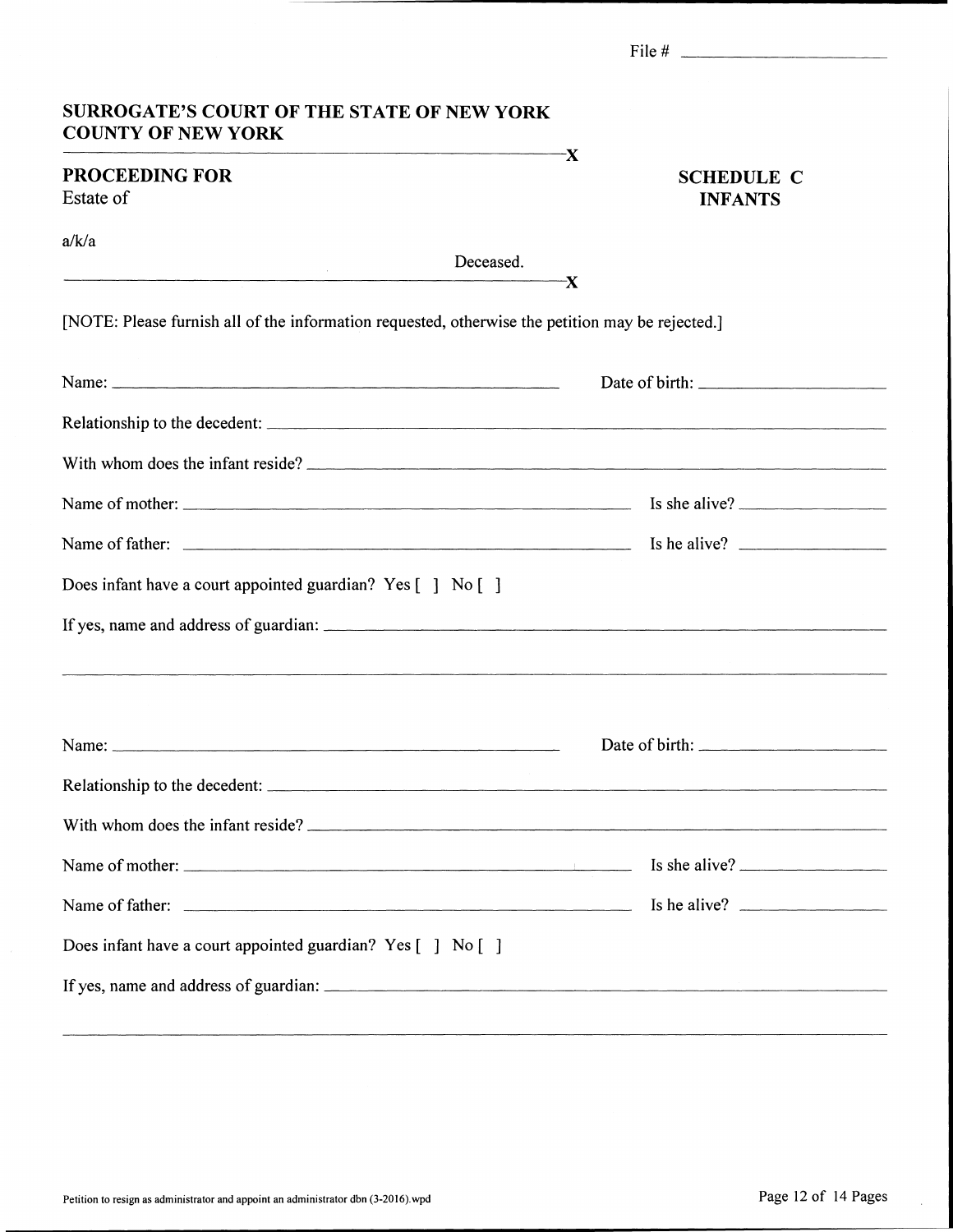| <b>SURROGATE'S COURT OF THE STATE OF NEW YORK</b><br><b>COUNTY OF NEW YORK</b><br>$\overline{\mathbf{X}}$ |                                                                            |
|-----------------------------------------------------------------------------------------------------------|----------------------------------------------------------------------------|
| <b>PROCEEDING FOR</b><br>Estate of<br>a/k/a<br>Deceased.                                                  | <b>SCHEDULE D</b><br>PERSONS UNDER DISABILITY<br><b>OTHER THAN INFANTS</b> |
| $\mathbf{x}$                                                                                              |                                                                            |
| [use additional sheets if more than one]                                                                  |                                                                            |
|                                                                                                           |                                                                            |
|                                                                                                           |                                                                            |
| With whom does this person reside?                                                                        |                                                                            |
| If this person is in prison, name of prison:                                                              |                                                                            |
| Does this person have a court appointed fiduciary? Yes [ ] No [ ]                                         |                                                                            |
|                                                                                                           |                                                                            |
| <u> 1989 - Andrea Andrew Maria (h. 1989).</u>                                                             |                                                                            |
| If no, give name and address of relative or friend interested in his or her welfare:                      |                                                                            |

2. Whereabouts unknown/Unknowns [persons whose addresses or names are unknown to petitioner; if known, give name and relationship to decedent]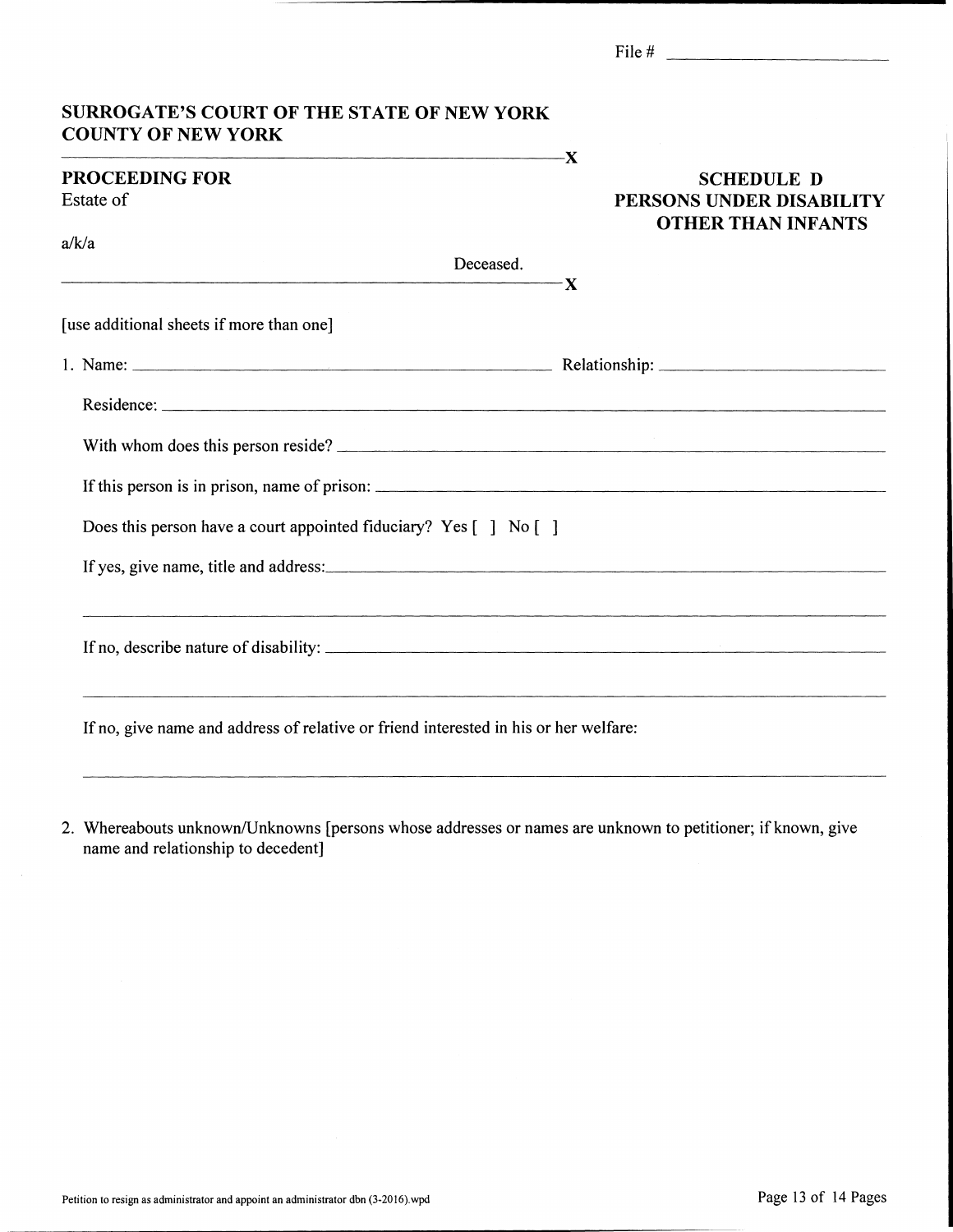| Yes $\begin{array}{c} \begin{array}{c} \text{1.13} \\ \text{2.21} \end{array} \end{array}$ [complete 3(a), skip 3(b)] $\begin{array}{c} \text{No} \\ \text{1.21} \end{array}$ [complete 3(b), skip 3(a)]<br>Citizenship | Court                                                                                                                                                                                                                                         |
|-------------------------------------------------------------------------------------------------------------------------------------------------------------------------------------------------------------------------|-----------------------------------------------------------------------------------------------------------------------------------------------------------------------------------------------------------------------------------------------|
| (Attach Letters/Certificate of Appointment: Court certified copy if fiduciary is petitioner, photocopy if not)                                                                                                          |                                                                                                                                                                                                                                               |
|                                                                                                                                                                                                                         |                                                                                                                                                                                                                                               |
| Citizenship                                                                                                                                                                                                             | Relationship                                                                                                                                                                                                                                  |
|                                                                                                                                                                                                                         |                                                                                                                                                                                                                                               |
|                                                                                                                                                                                                                         |                                                                                                                                                                                                                                               |
|                                                                                                                                                                                                                         |                                                                                                                                                                                                                                               |
|                                                                                                                                                                                                                         |                                                                                                                                                                                                                                               |
|                                                                                                                                                                                                                         |                                                                                                                                                                                                                                               |
|                                                                                                                                                                                                                         | SCHEDULE $D(a)$<br><b>DISTRIBUTEE WHO</b><br><b>POST-DECEASED DECEDENT</b><br>(Attach photocopy of death certificate)<br>2. Is there a court-appointed fiduciary (Executor, Administrator, Personal Representative) for this person's estate? |

(If seeking that a bond be dispensed with or reduced, file waivers and consents [form  $A-8$ ] by persons in  $3(a)$  or  $3(b)$ . If not, serve them with Notice of Application [form  $A-3$ ].

 $(11/11)$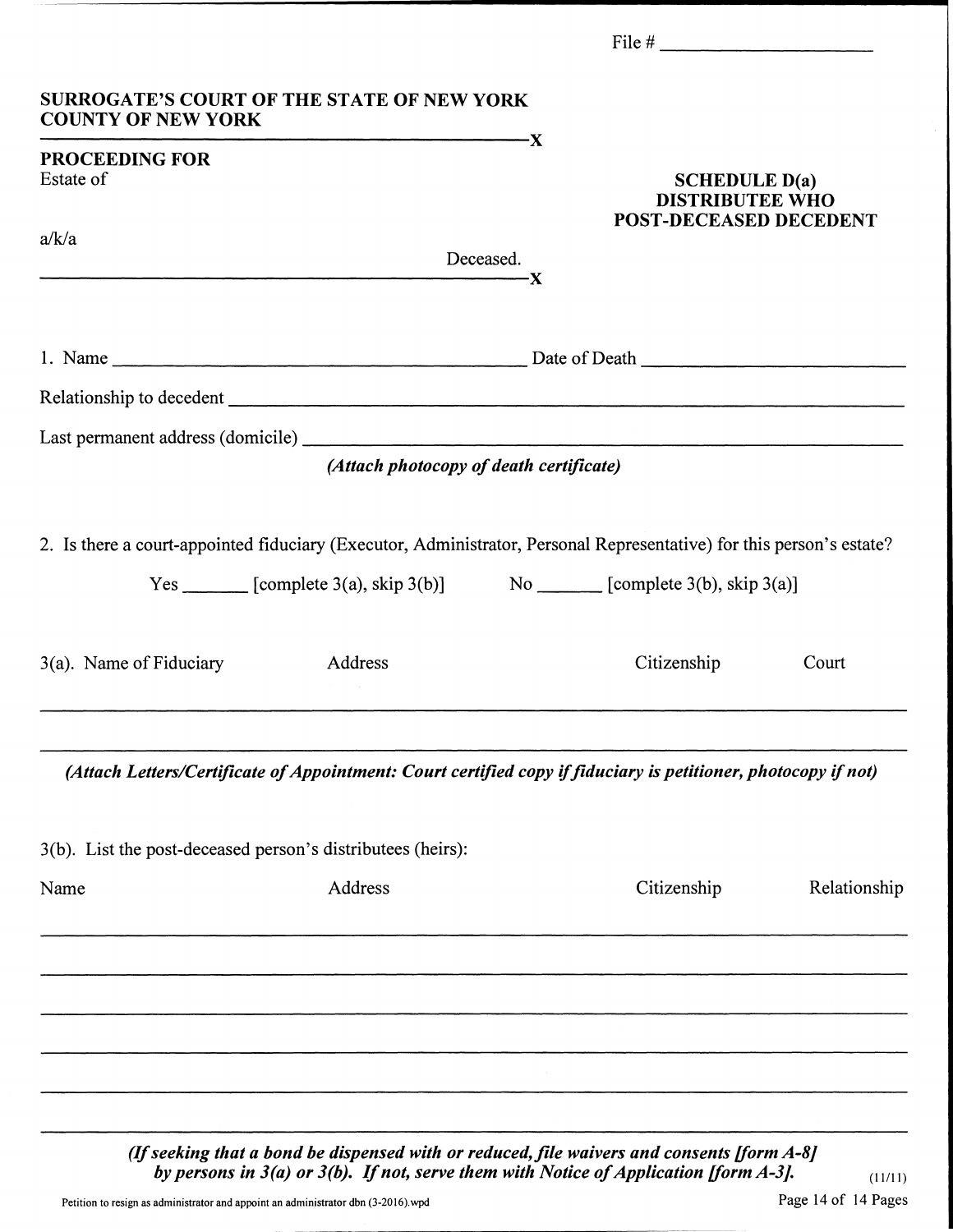# **SURROGATE'S COURT OF THE STATE OF NEW YORK COUNTY OF NEW YORK**

## **Proceeding for Permission to Resign as Administrator and Appoint an Administrator d.b.n.**

 **12**  $\mathbf{X}$ 

### **WAIVER AND CONSENT**

**a/k/a** 

|                                                                                                                                                                                                             | Deceased.<br>-Х                                |                       |                  |
|-------------------------------------------------------------------------------------------------------------------------------------------------------------------------------------------------------------|------------------------------------------------|-----------------------|------------------|
| The undersigned, being of full age and sound mind, having an interest in this proceeding, hereby appears and<br>waives the issuance and service of citation in this proceeding, and consents that the court |                                                |                       |                  |
| Permit<br>and revoke his/her letters of administration; and                                                                                                                                                 |                                                |                       |                  |
|                                                                                                                                                                                                             |                                                |                       |                  |
| $\Box$ that a bond be dispensed with and hereby specifically release any claim I might have under any bond that<br>may be filed; or                                                                         |                                                |                       |                  |
| $\Box$ that a bond in the amount of \$                                                                                                                                                                      |                                                |                       |                  |
|                                                                                                                                                                                                             | [State any further relief consented to]        |                       |                  |
| Signature                                                                                                                                                                                                   |                                                | <b>Street Address</b> | Date             |
| Print Name                                                                                                                                                                                                  |                                                | Town/State/Zip        | Interest         |
| <b>STATE OF</b><br><b>COUNTY OF</b>                                                                                                                                                                         | ss.:                                           |                       |                  |
| On<br>to me known and known to me to be the person described in and who executed the foregoing waiver and consent<br>and each duly acknowledged the execution thereof.                                      | $2 \quad \text{before}$ me personally appeared |                       |                  |
| Notary Public                                                                                                                                                                                               |                                                |                       | Name of Attorney |
| <b>Commission Expires:</b><br>(Affix Stamp or Seal)                                                                                                                                                         |                                                |                       | Address          |